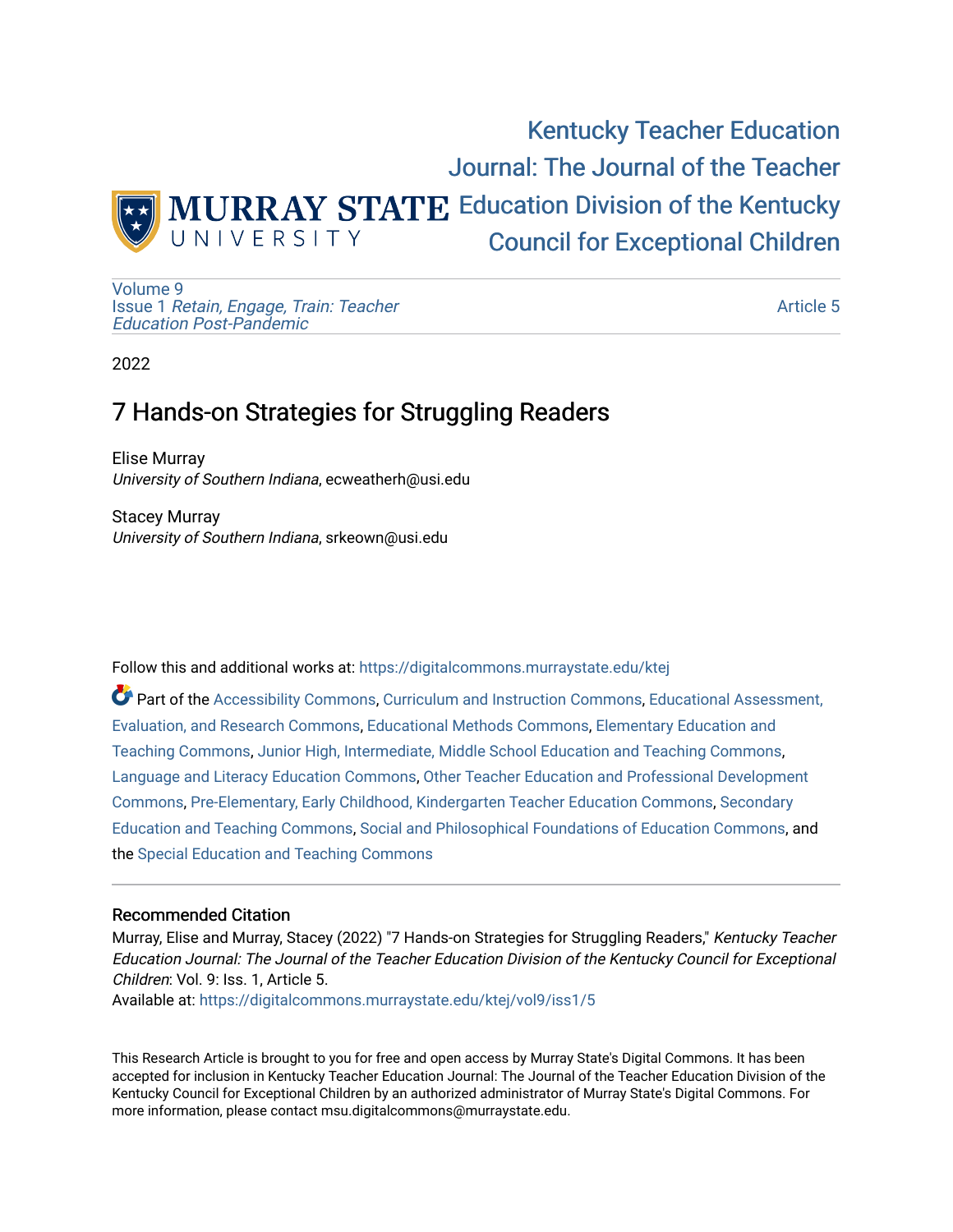# 7 Hands-on Strategies for Struggling Readers

# Abstract

Struggling readers are found in almost every classroom across the world. With differing learning styles and abilities, teachers are encouraged now, more than ever, to be innovative when teaching foundational reading strategies. Within this article, readers are provided with a literature review of research and educational literature that discusses how multisensory, hands-on activities promote engagement and active learning for all students. The recommended seven hands-on learning strategies that can promote learning and support for struggling readers during literacy instruction include Build the Words, Feel the Words, Whole Body Letters, Five Finger Retell, Sight Word BINGO, Elkonin Boxes, and Word Swat.

# Keywords

Exceptional Children, literacy, sensory, tactile learning, kinesthetic learning

This research article is available in Kentucky Teacher Education Journal: The Journal of the Teacher Education Division of the Kentucky Council for Exceptional Children: <https://digitalcommons.murraystate.edu/ktej/vol9/iss1/5>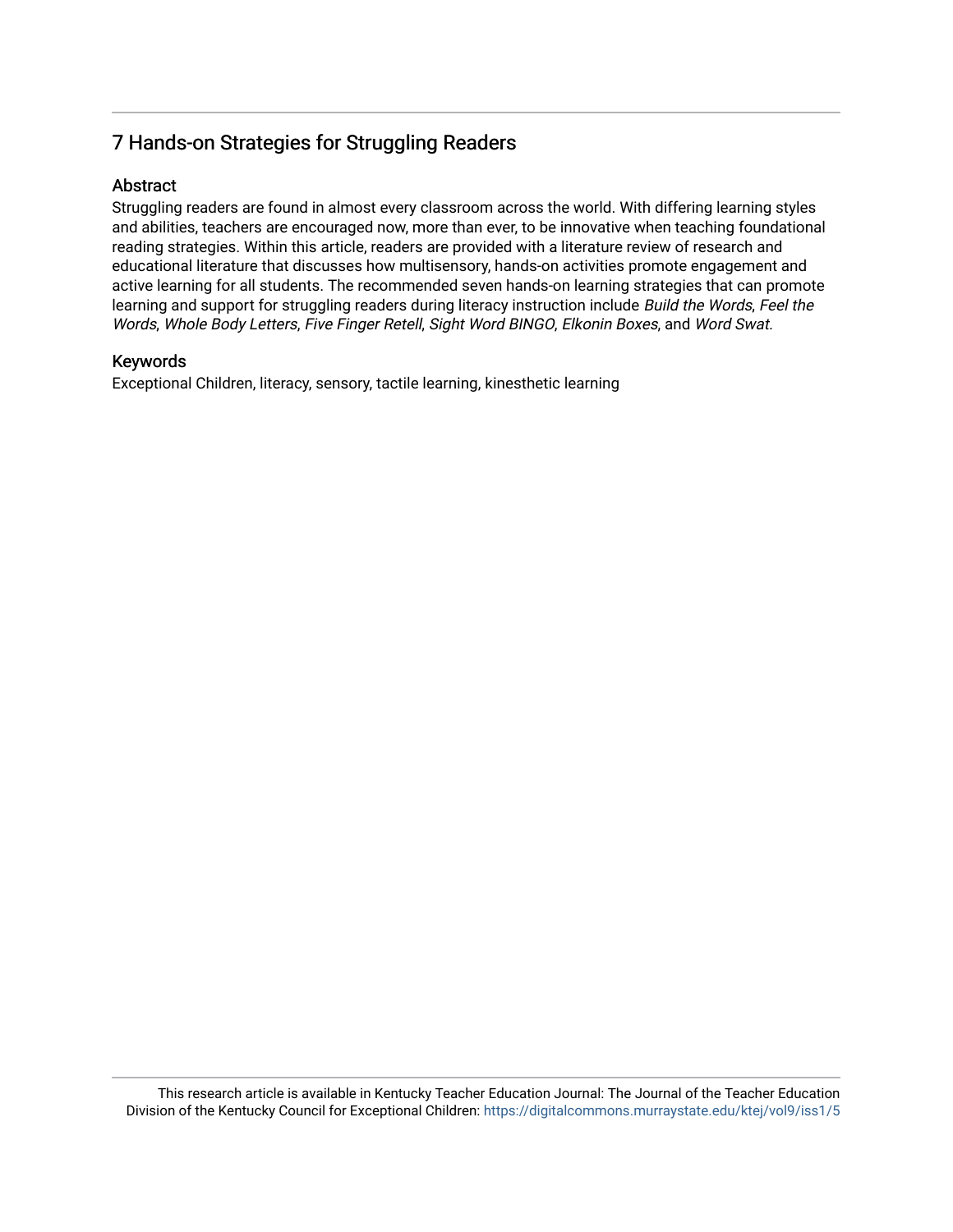#### 7 Hands-on Strategies for Struggling Readers

 Young children learn in a variety of sensory ways. By providing a variety of sensory activities within the classroom, the teacher can engage children with their surroundings and ultimately the curriculum. One of the necessary sensory aspects is by exploring learning through touch. By teachers providing hands-on materials and activities, consequently students can develop their sense of touch, which lays the foundation for learning other skills (Gainsley, 2011). Identifying objects by touch, and using fine-motor muscles, assists in connecting the activity to specific content. Moats and Farrell (2005) describe how engaged active learning, in which students are encouraged to link new literacy and language information with established memory through multisensory (input from more than one sensory receptor) experiences, is more effective than rote or passive memorization. According to Martin (2020), when students are forced to *do* something, the students are engaged in active learning. By the students practicing the skills and putting knowledge to the test, active learning occurs. Most importantly, students are actively *creating* knowledge, instead of passively consuming it (Martin, 2020).

#### Literature Review

According to research and educational literature, hands-on and movement activities have a positive impact on student engagement and achievement of exceptional learners. Teachers use hands-on instruction to motivate and encourage participation, as well as to promote active learning in the classroom (McGregor et al., 2015). According to Walet (2011), multisensory instruction that employs kinesthetic, tactile, visual, and auditory learning strategies can be used in the classroom to motivate and engage struggling readers in order to support learning. There are many evidence-based multisensory strategies that teachers can utilize in their classrooms to help struggling readers (Walet, 2011).

Not all children have the same learning style. Children can learn by seeing, listening, reading, writing, and doing. Research recommends that teachers incorporate multisensory instruction to actively engage all learners (Walet, 2011). Hands-on learning "is another way to learn" and encourages students to practice skills that have been previously learned to help retain the specific content or skill (Martin, 2020). Learning by doing through multisensory, hands-on instruction allows students to be "natural" learners (Wise, 2020; Walet, 2011). Hands-on activities also allow teachers to chunk or break down content into segments during literacy instruction to help meet the needs of struggling learners (Wise, 2020).

Not only can hands-on instruction through a variety of sensory strategies meet students' needs by promoting active participation and engagement, but some hands-on activities can also incorporate movement and motor skill development. Gross and fine motor skill development has a positive relationship to cognitive development and student achievement (Fernandas et al., 2016) in the areas of reading, language, and math (Magistro et al., 2015). In a study conducted by Dinehart and Manfra (2013), it was determined that fine motor skill development in early childhood (specifically handwriting) had an important impact on academic achievement as children got older. According to McGregor et al. (2015), research has shown kinesthetic movements also contribute to active engagement of students and retention of information. Incorporating movement to lessons allows teachers to take a break from the routine of having students sit and learn (McGregor et al., 2015). Allowing students to actively learn by doing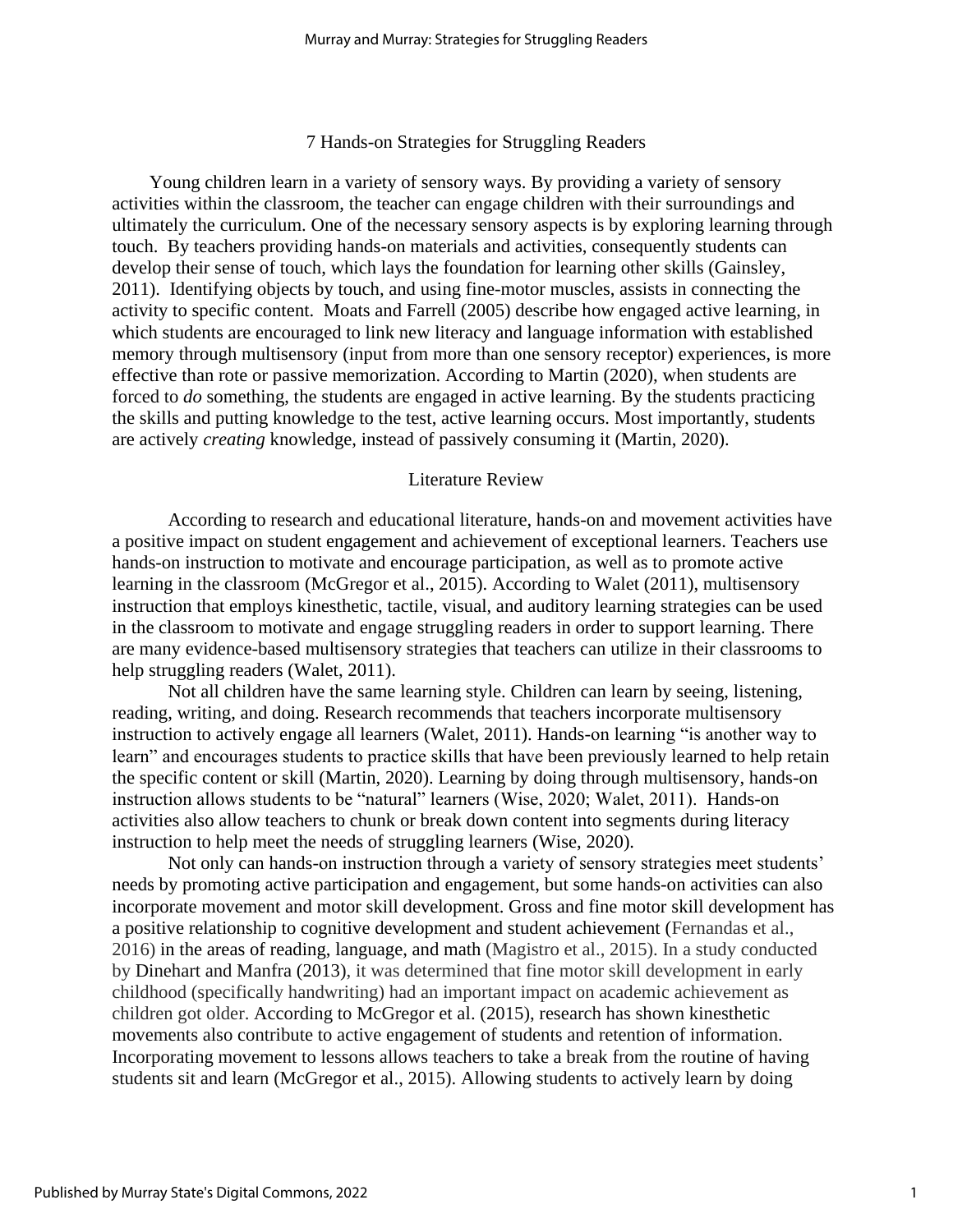provides instruction to meet the needs of students who benefit from kinesthetic activities (McGregor et al., 2015; Wise, 2020).

As previously mentioned, research supports the positive effect of multisensory, hand-on learning strategies on student engagement and achievement. Teachers can implement movement and activities where students practice their skills by doing to help meet the needs of all learning styles within their classrooms. Multisensory, hands-on activities can also be incorporated to differentiate literacy instruction to provide content on multiple instructional levels (Walet, 2011). The following sections of this paper provide teachers with 7 hands-on learning strategies to help struggling readers.

#### **Build the words**

"Building the words" not only focuses on fine motor skills but it gives the student the opportunity to physically and visually build words and/or sentences using a variety of manipulatives. To have the students "build the words", classroom teachers and/or parents can use different strategies within the classroom or home. The manipulatives can include tactile magnetic letters, letter blocks, or manipulatable foam, PlayDoh, or wired letters. The strategies could involve the students identifying letters and/or letter sounds, identifying blends, building consonant vowel consonant (CVC) words, and building simple sentences using the manipulatives. Using tactiles help students learn best by doing, not just by reading, seeing, or hearing (Education Planner, 2021).

# **Feel the Words**

According to Dinehart and Manfra (2013), a great predictor of future academic success is handwriting readiness. Encouraging students to use their hands to "feel the words" not only strengthens fine motor skills but it also engages children in letter identification and writing words. Giving students the ability to feel the letter formations increase muscle memory and site recognition. "Feeling the words" can also engage students within the classroom to a degree in which they don't realize learning is occurring. Using individual fingers or a whole hand to write letters and/or words in shaving cream, sand, and flour can be interactive and highly engaging (maybe even a little messy). Giving opportunities to use handwriting, opposed to typing or voice texting, is important for the early recruitment in letter processing of brain regions known to underlie successful reading. Handwriting therefore may facilitate reading acquisition in young children (James & Engelhardt, 2012).

# **Whole Body Letters**

What better way to get students engaged in learning than to get them moving? Physical activities not only keep students engaged, but it also gets them mobile. Using kinetics within the classroom increases blood flow to the brain and increases learning through play. One activity that can help struggling readers make letter formations and identify letters is by making whole body letters. This is where the students physically make the letter with their body. This can be a "brain break", warm up exercise, or a daily routine. Making whole body letters gives students the opportunity to cross their midline. According to Weldon (2019), crossing the midline of your body helps build pathways in the brain and is an important prerequisite skill required for the appropriate development of various motor and cognitive skills. Students who have difficulty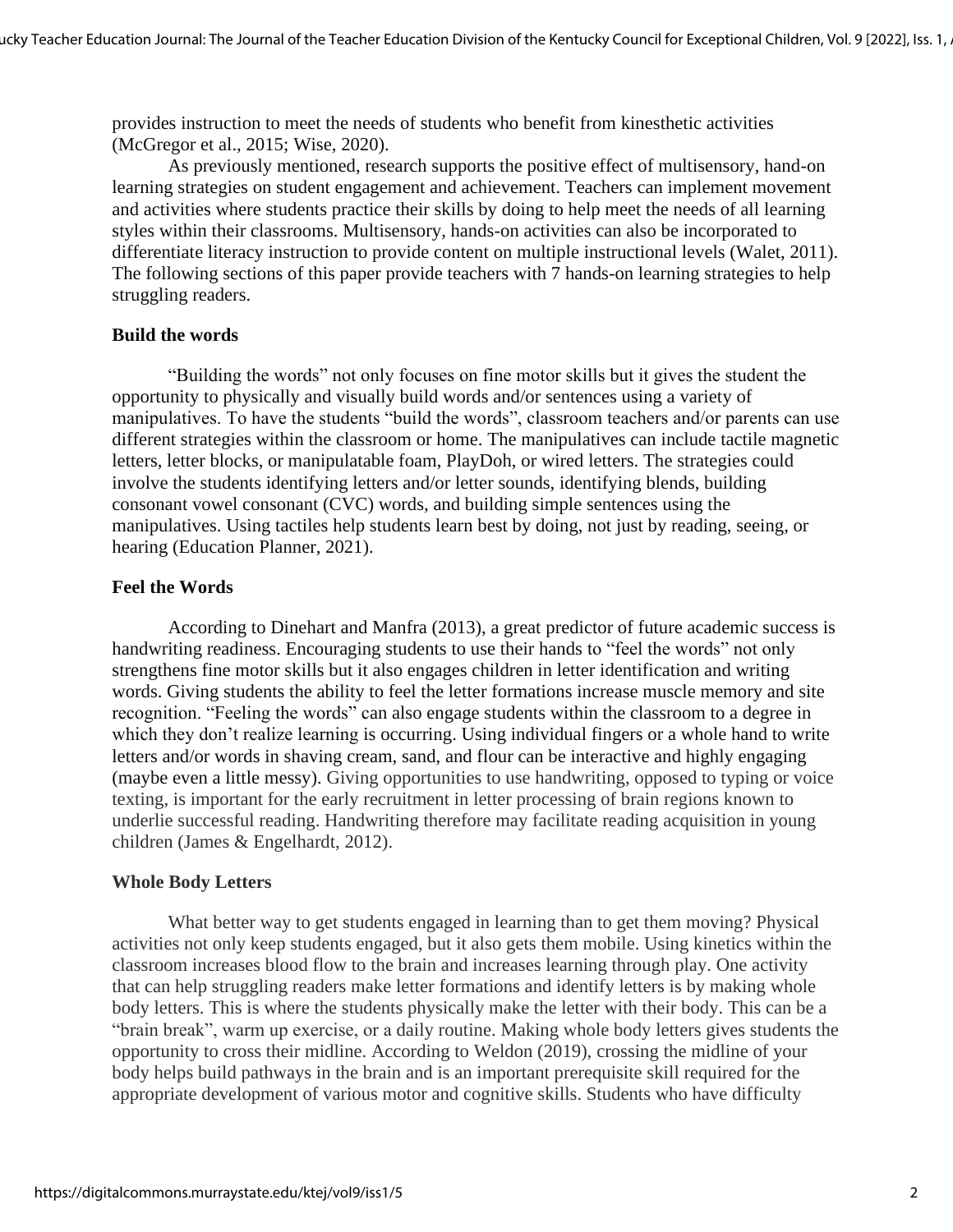crossing the body's midline often have trouble with skills such as reading, writing, completing self-care skills and participating in sports and physical activities (Weldon, 2019).

### **Five Finger Retell**

Students who struggle with reading often lack the ability to retell information or comprehend what has been read. Retelling stories also involves vocabulary and expressive language that may also be a weakness for a struggling reader. A study conducted by Reed and Vaughn (2012), indicated that literal information was retold more frequently than inferential, and students with learning disabilities or reading difficulties needed more support to demonstrate adequate recall. A strategy to address adequate retelling in the classroom is called Five Finger Retell. This strategy teaches the students to name the five elements of a story by using their own hand as a visual. The students describe the setting, characters, problems, events, and solution. To add to this strategy, the students could indicate how the story made them feel or the main idea of the story represented by the palm of their hand. Using the Five Finger Retell gives the students a visual representation of information the student should gain from the story. Never underestimate finger puppets with visuals and/or written prompts to initiate their retelling until students master this skill, especially when making inferences and text to self-connections. Also, this strategy can be expanded as the student progresses. By using the other hand, students can indicate additional details to expand their retelling skills, and ultimately their comprehension.

# **Sight Word BINGO**

Sight word instruction has been a part of primary classrooms for decades. Sight word acquisition is meant to help students increase reading fluency and comprehension by recognizing words as the student sees them instead of decoding the words. Engaging sight word games can promote sight word acquisition (Gibbon et al., 2017). Sight word BINGO using daubers is a hands-on, engaging activity to help students fluently recall sight words. When students are engaged, motivation to actively participate and learn occurs. The results of a study conducted by Gibbon et al. (2017) indicated that the implementation of sight word games like BINGO within remedial reading programs can increase student growth and achievement. Not only can using BINGO daubers be engaging and fun for students, it also promotes fine motor development and can build hand-eye coordination (Carson, 2021).

# **Elkonin Boxes**

According to Whitbread et al. (2021), Elkonin boxes, also known as sound boxes, are a hands-on approach that promotes reading achievement by teaching students to segment words by sounds. Segmenting words can be used to help students who struggle with phonemic awareness by improving letter-sound correspondence, segmentation, and spelling skills (Keesey et al., 2015). To use Elkonin boxes, students are provided with a visual of boxes. For example, if working on words with three to four sounds in the word, students will be provided with three to four boxes or squares to place tokens. The teacher will say a word aloud and the students will listen for the sounds (phonemes) in the word while moving a token into a box for each sound the students hear. Having boxes or squares available for students to place tokens will help visually support students as they segment the word (Whitbread et al., 2021).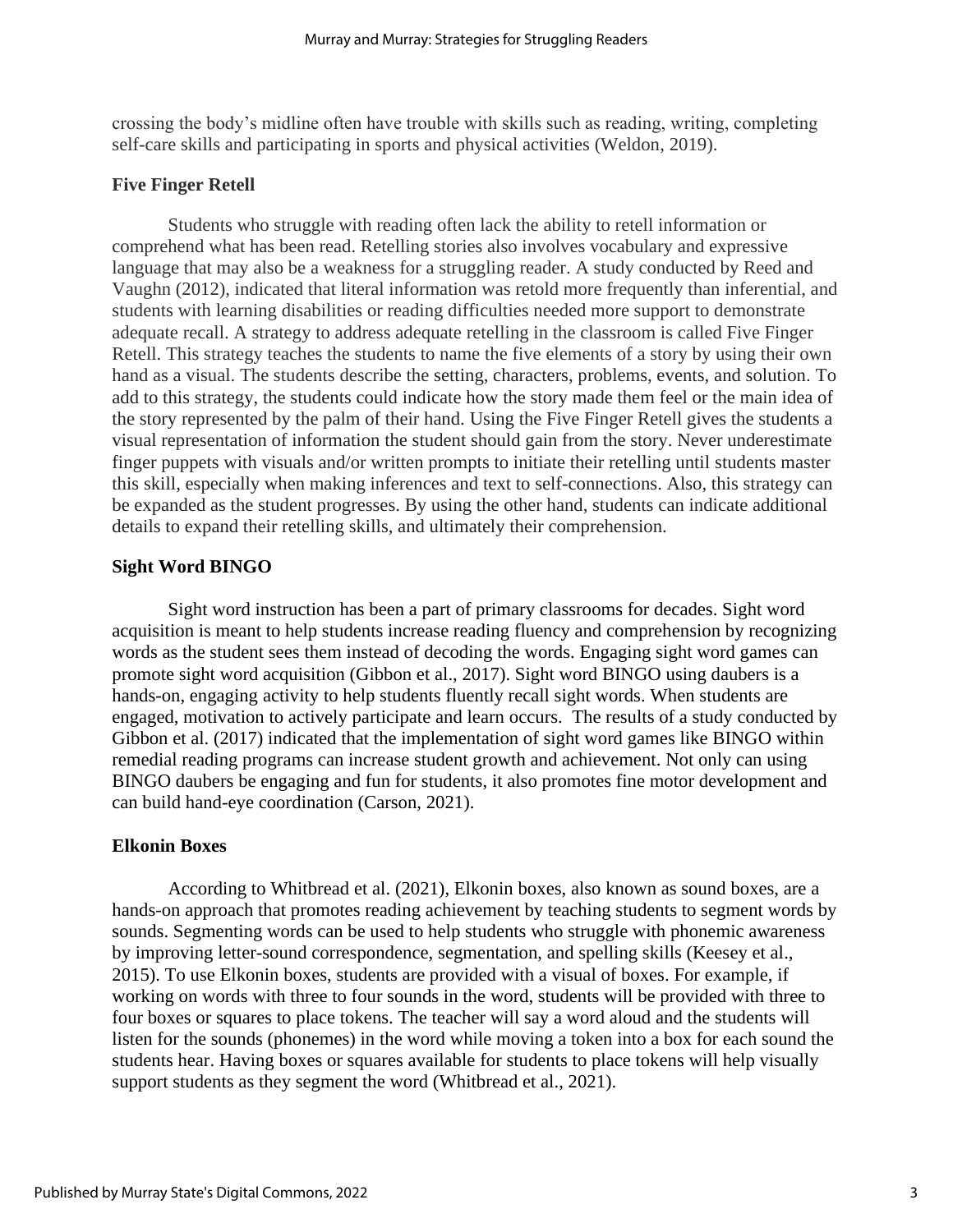#### **Word Swat**

Another fun and engaging activity that can be implemented into reading instruction is a word swat game. The game can be played with two to four players. An assortment of cards with 3 to 4 letter words are displayed in front of the students on a table or taped to the wall. Each student gets a fly swatter and is instructed to "swat" a word based on a vowel sound provided by the teacher. For example, the teacher may say "find the word with the long a sound" and the students will have to act quickly to swat the word containing the long a sound. This activity not only is engaging, but it promotes active participation and incorporates gross motor movement. Research suggests that strategies that incorporate movement increase student engagement while in turn increasing student achievement (McGregor et al., 2015). Research also suggests a direct relationship between gross motor skills and cognitive development (Magistro et al., 2015). The letter swat game can be a beneficial, hands-on strategy to implement in primary classrooms.

#### Conclusion

Research suggests that young children learn in a variety of ways and incorporating multisensory, hands-on instruction is not only fun, but promotes the retention of information and academic content. Hands-on instructional strategies can promote movement, help develop fine and gross motor skills, provide visual support, and actively engage students in the learning process. Teachers can implement hands-on strategies to help struggling readers by building words, feeling words, making whole body letters, using five finger retell, playing sight word bingo, using Elkonin boxes, and playing the letter swat game.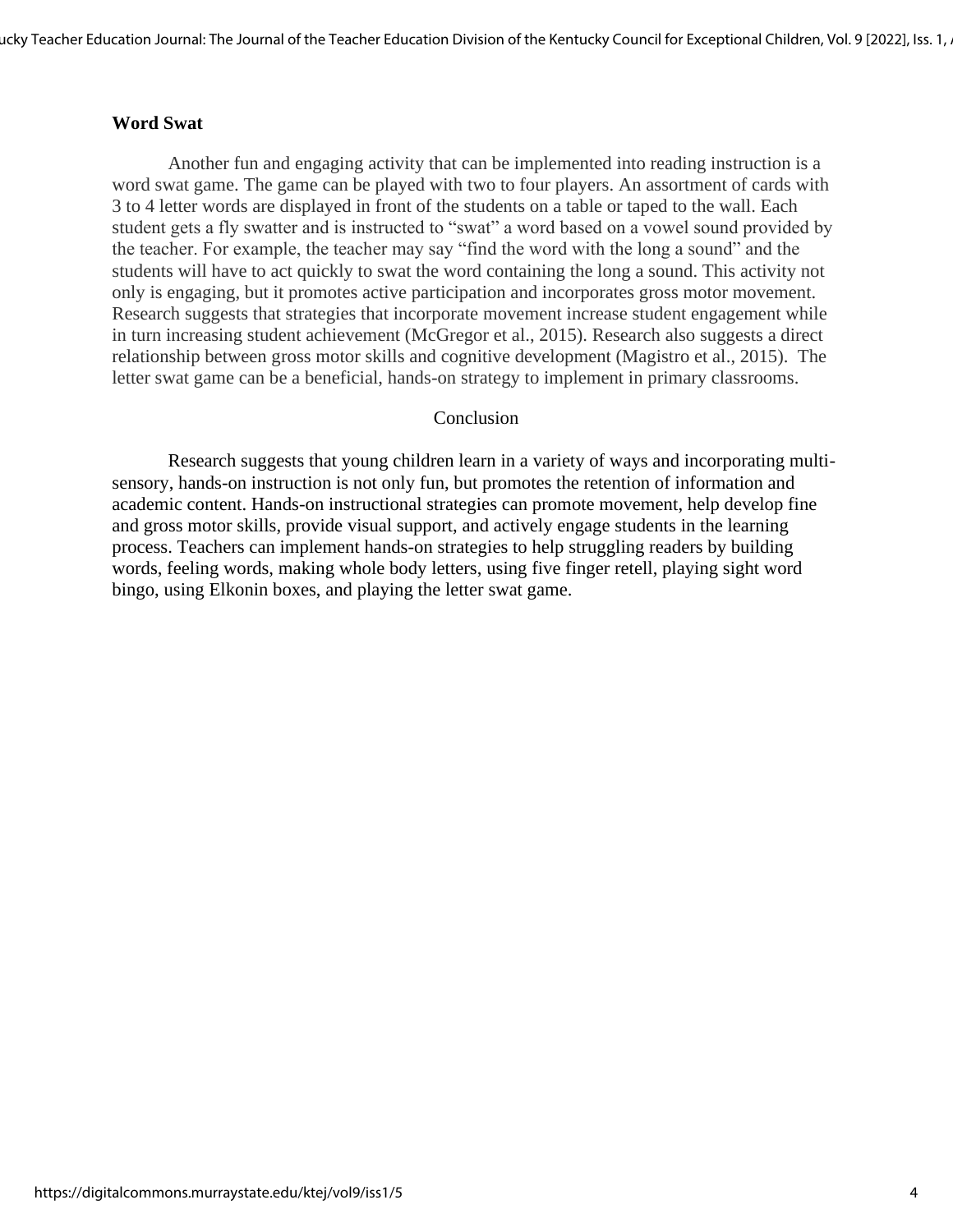#### References

- Carson, S. (2021, July 29). *15 Activities to Strengthen Fine Motor Skills*. Sarah Carson. https://educationtothecore.com/2021/07/15-activities-to-strengthen-fine-motor-skills/
- Dinehart, L., & Manfra, L. (2013). Association between early fine motor development and later math and reading achievement in early elementary school. *Early Education and Development 24(2): 138–161*.
- Fernades, V.R., Scipiao Riverio, M.L., Melo, T., de Tarso Maciel-Pinheiro, P., Guimaraes, T.T., Araujo, N.B., Riveiro, S., & Deslandes, A.C. (2016). Motor coordination correlates with academic achievement and cognitive function in children. *Frontiers in Psychology*, *7(318).* https://doi.org/10.3389/fpsyg.2016.00318
- Gainsley, S. (2011). Look, listen, touch, feel, taste: The importance of sensory play. *Extensions. Curriculum Newsletter from HighScope, 25(5), 1-4.*
- Gibbon, J.M., Duffield, S., Hoffman, J., & Wageman, J.J. (2017). Effects of educational games on sight word reading achievement and student motivation. *Journal of Language and Literacy Education, 12*(issue ?2), 1-27.

https://univsouthin.idm.oclc.org/login?url=https://search.ebscohost.com/login.aspx?direct =true&db=eue&AN=129583753&site=ehost-live&scope=site

- James, K. H., & Engelhardt, L. (2012). The effects of handwriting experience on functional brain development in pre-literate children. *Trends in neuroscience and education*, *1*(1), 32-42.
- Magistro, D., Bardaglio, G., & Rabagliati, E. (2015). Gross motor skills and academic achievement in typically developing children: The mediating effect of ADHD related behaviors. *Cognition, Brain, Behavior. An Interdisciplinary Journal, 19*(2), 149-16

Martin, L. (2020). The Importance of Hands-On Learning in Child Education. Friends' Central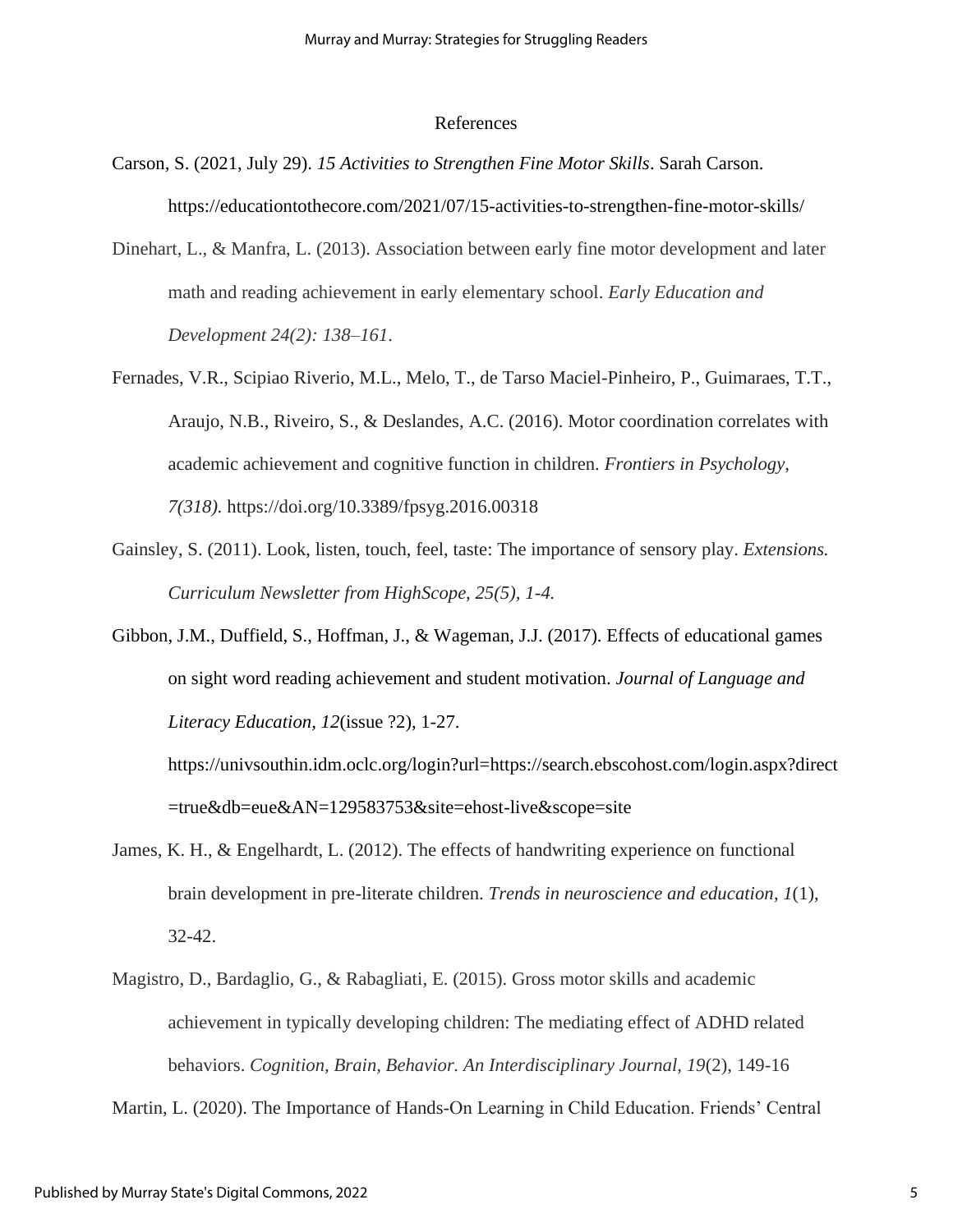School. Retrieved August 21, 2020, from

https://blog.friendscentral.org/benefits-of-hands-on-learning

McGregor, E., Swabey, K., & Pullen, D. (2015). How often do you move? Improving student learning in the elementary classroom through purposeful movement. *Open Journal of Social Sciences, 3*(6), 6-10.

http://www.scirp.org/journal/jsshttp://dx.doi.org/10.4236/jss.2015.36002

- Moats, L. C., & Farrell, M. L. (2005). *Multisensory structured language education.* In J. R. Birsch (Ed.), Multisensory teaching of basic language skills (2nd ed., pp. 23-41). Baltimore, Maryland: Paul H. Brookes.
- Reed, D. K., & Vaughn, S. (2012). Retell as an Indicator of Reading Comprehension. *Scientific studies of reading: the official journal of the Society for the Scientific Study of Reading*, *16*(3), 187–217. https://doi.org/10.1080/10888438.2010.538780
- Walet, J. (2011). Differentiating for struggling readers and writers: Improving motivation and metacognition through multisensory methods & explicit strategy instruction. *American Academy of Special Education Professionals.*
- Weldon, L. G. (2019, November 25). *Reading Readiness Has To Do With The Body*. Laura Grace Weldon. https://lauragraceweldon.com/2012/08/07/reading-readiness-has-to-dowith-the-body/
- *What's Your Learning Style? The Learning Styles*. (2021). Education Planner. http://www.educationplanner.org/students/self-assessments/learning-styles-styles.shtml
- Whitbread, K.M., Knapp, S.L., Bentson, M. (2021). Teaching foundational reading skills to students with intellectual disabilities. *TEACHING Exceptional Children, 53*(6), 424 - 432. https://doi.org/10.1177/0040059920976674